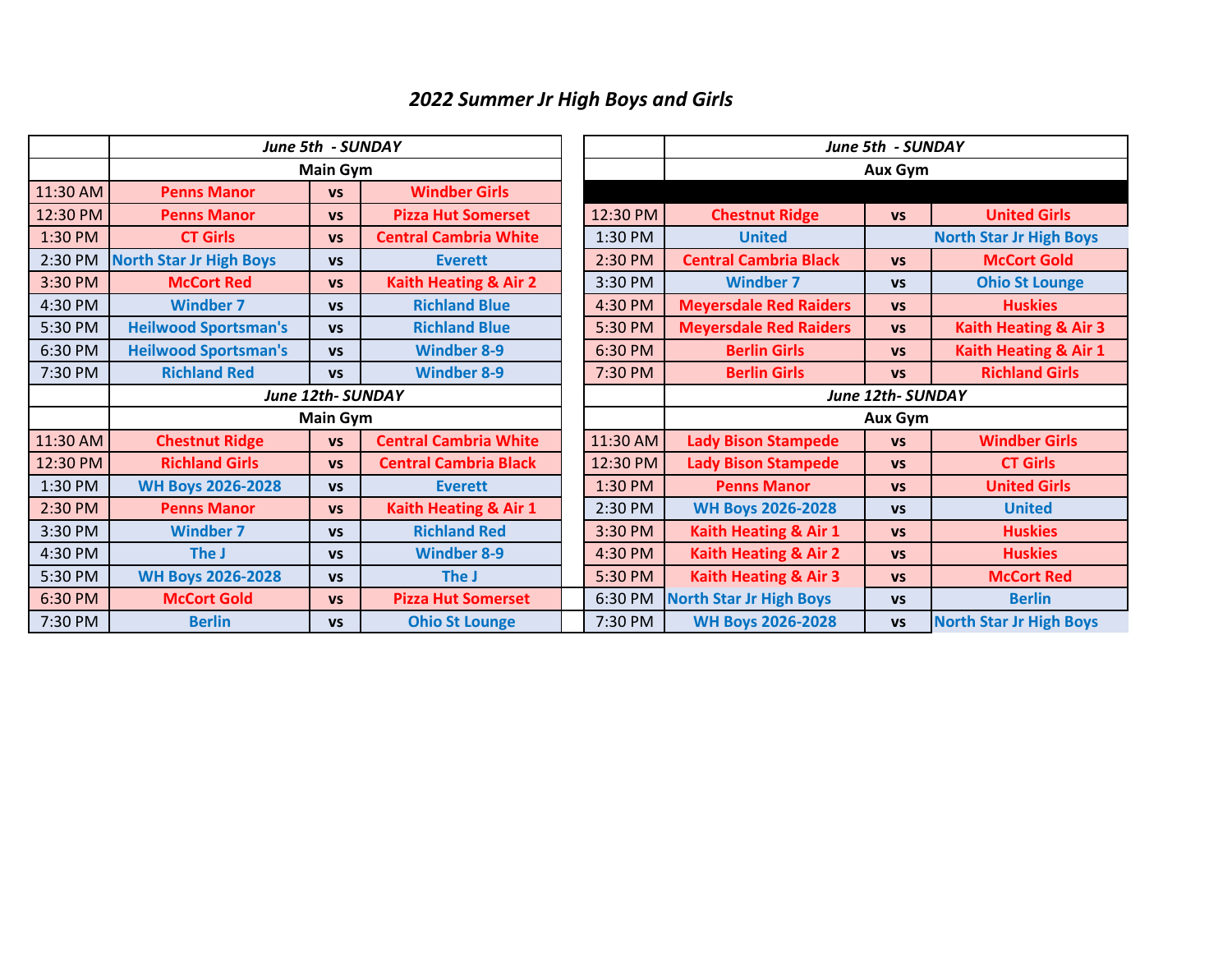|          | June 19th -SUNDAY                |                   |                                  |          | June 19th -SUNDAY             |           |                                |  |
|----------|----------------------------------|-------------------|----------------------------------|----------|-------------------------------|-----------|--------------------------------|--|
|          | <b>Main Gym</b>                  |                   |                                  |          | <b>Aux Gym</b>                |           |                                |  |
| 11:30 AM | <b>Kaith Heating &amp; Air 1</b> | <b>VS</b>         | <b>CT Girls</b>                  |          |                               |           |                                |  |
| 12:30 PM | <b>Kaith Heating &amp; Air 2</b> | <b>VS</b>         | <b>Chestnut Ridge</b>            | 12:30 PM | <b>Windber Girls</b>          | <b>VS</b> | <b>Pizza Hut Somerset</b>      |  |
| 1:30 PM  | <b>Central Cambria Black</b>     | <b>VS</b>         | <b>Kaith Heating &amp; Air 3</b> | 1:30 PM  | <b>United</b>                 | <b>VS</b> | <b>Ohio St Lounge</b>          |  |
| 2:30 PM  | <b>Berlin Girls</b>              | <b>VS</b>         | <b>Central Cambria White</b>     | 2:30 PM  | <b>Everett</b>                | <b>VS</b> | <b>Ohio St Lounge</b>          |  |
| 3:30 PM  | <b>Berlin Girls</b>              | <b>VS</b>         | <b>Meyersdale Red Raiders</b>    | 3:30 PM  | <b>United Girls</b>           | <b>VS</b> | <b>McCort Gold</b>             |  |
| 4:30 PM  | <b>Lady Bison Stampede</b>       | <b>VS</b>         | <b>Meyersdale Red Raiders</b>    | 4:30 PM  | <b>McCort Red</b>             | <b>VS</b> | <b>Huskies</b>                 |  |
| 5:30 PM  | <b>Windber 7</b>                 |                   | <b>North Star Jr High Boys</b>   | 5:30 PM  | <b>Lady Bison Stampede</b>    | <b>VS</b> | <b>Richland Girls</b>          |  |
| 6:30 PM  | <b>Heilwood Sportsman's</b>      | <b>VS</b>         | <b>North Star Jr High Boys</b>   | 6:30 PM  | <b>Berlin</b>                 | <b>VS</b> | <b>Richland Blue</b>           |  |
| 7:30 PM  | <b>Berlin</b>                    | <b>VS</b>         | <b>Windber 8-9</b>               | 7:30 PM  | <b>Heilwood Sportsman's</b>   | <b>VS</b> | <b>Richland Red</b>            |  |
|          |                                  | June 26th- SUNDAY |                                  |          | June 26th-SUNDAY              |           |                                |  |
|          |                                  | <b>Main Gym</b>   |                                  |          | <b>Aux Gym</b>                |           |                                |  |
| 11:30 AM | <b>Kaith Heating &amp; Air 2</b> | <b>VS</b>         | <b>United Girls</b>              |          |                               |           |                                |  |
| 12:30 PM | Kaith Heating & Air 3            | <b>VS</b>         | <b>Richland Girls</b>            | 12:30 PM | <b>Pizza Hut Somerset</b>     | <b>VS</b> | <b>Central Cambria White</b>   |  |
| 1:30 PM  | <b>Huskies</b>                   | <b>VS</b>         | <b>Richland Girls</b>            | 1:30 PM  | Kaith Heating & Air 1         | <b>VS</b> | <b>Central Cambria Black</b>   |  |
| 2:30 PM  | <b>McCort Gold</b>               | <b>VS</b>         | <b>Kaith Heating &amp; Air 3</b> | 2:30 PM  | <b>Windber Girls</b>          | <b>VS</b> | <b>CT Girls</b>                |  |
| 3:30 PM  | <b>United</b>                    | <b>VS</b>         | <b>Windber 8-9</b>               | 3:30 PM  | <b>McCort Gold</b>            | <b>VS</b> | <b>Chestnut Ridge</b>          |  |
| 4:30 PM  | <b>Everett</b>                   | <b>VS</b>         | <b>Windber 8-9</b>               | 4:30 PM  | <b>Meyersdale Red Raiders</b> | <b>VS</b> | <b>Chestnut Ridge</b>          |  |
| 5:30 PM  | The J                            | <b>VS</b>         | <b>Windber 7</b>                 | 5:30 PM  | <b>Meyersdale Red Raiders</b> | <b>VS</b> | <b>McCort Red</b>              |  |
| 6:30 PM  | <b>North Star Jr High Boys</b>   | <b>VS</b>         | <b>Richland Red</b>              | 6:30 PM  | <b>WH Boys 2026-2028</b>      | <b>VS</b> | <b>Windber 7</b>               |  |
| 7:30 PM  | <b>WH Boys 2026-2028</b>         | <b>VS</b>         | <b>Richland Blue</b>             | 7:30 PM  | The J                         | <b>VS</b> | <b>North Star Jr High Boys</b> |  |

| <b>SUNDAY</b><br>July<br>3rd |  | SUNDAY<br>July<br>3rc |
|------------------------------|--|-----------------------|
| Main<br>ı Gvm                |  | <b>Aux Gym</b>        |
| <b>NO GAMES</b>              |  | <b>NO GAMES</b>       |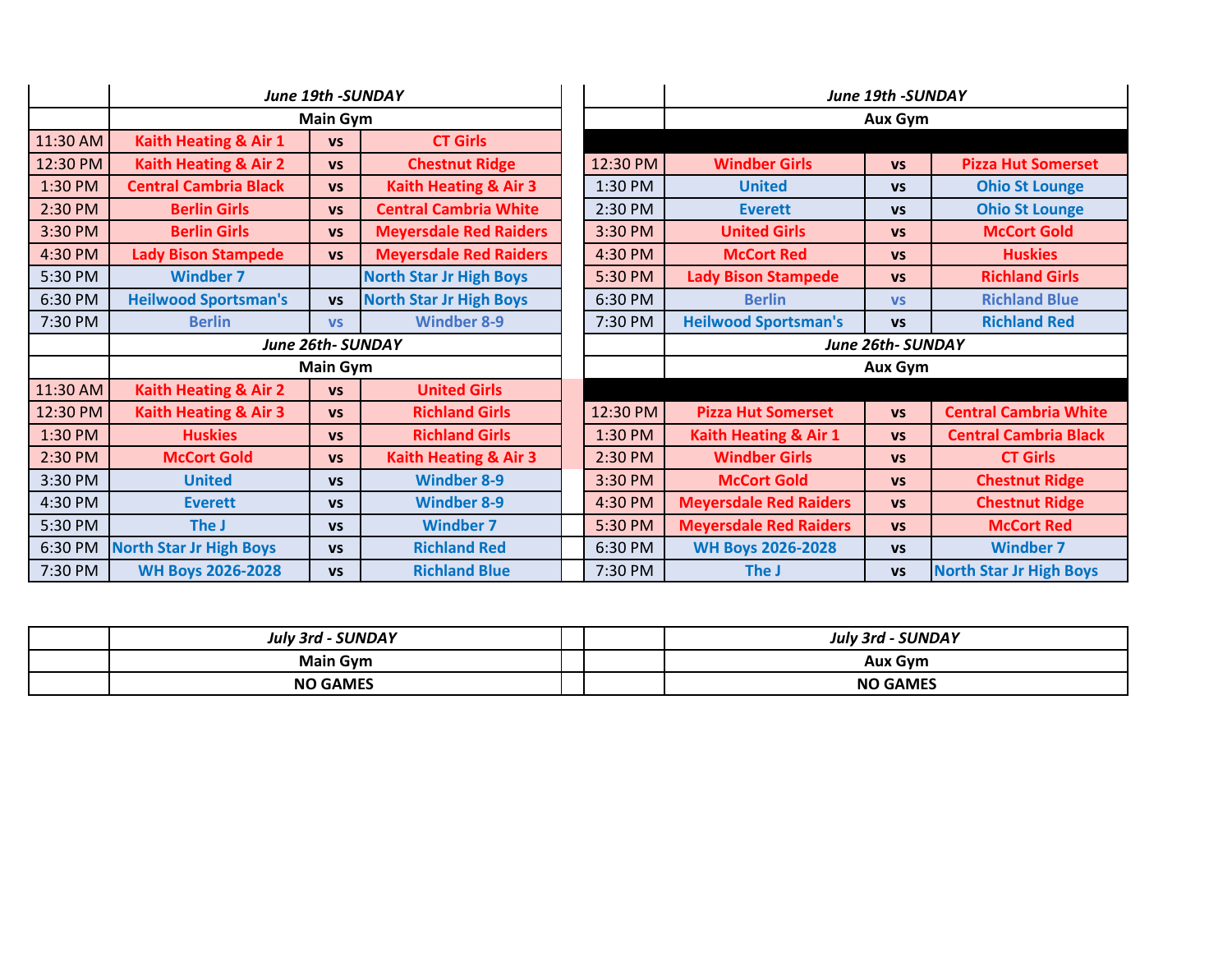|          | <b>July 10th- SUNDAY</b>     |                 |                             |          | <b>July 10th- SUNDAY</b>     |                    |                                  |
|----------|------------------------------|-----------------|-----------------------------|----------|------------------------------|--------------------|----------------------------------|
|          |                              | <b>Main Gym</b> |                             |          | <b>Aux Gym</b>               |                    |                                  |
| 11:30 AM | <b>McCort Red</b>            | <b>VS</b>       | <b>Richland Girls</b>       |          |                              |                    |                                  |
| 12:30 PM | <b>McCort Gold</b>           | <b>VS</b>       | <b>Windber Girls</b>        |          |                              |                    |                                  |
| 1:30 PM  | <b>Central Cambria Black</b> | <b>VS</b>       | <b>Windber Girls</b>        | 1:30 PM  | <b>CT Girls</b>              | <b>VS</b>          | <b>Huskies</b>                   |
| 2:30 PM  | <b>Central Cambria White</b> | <b>VS</b>       | <b>United Girls</b>         | 2:30 PM  | <b>Penns Manor</b>           | <b>VS</b>          | <b>Kaith Heating &amp; Air 2</b> |
| 3:30 PM  | Kaith Heating & Air 1        | <b>VS</b>       | <b>United Girls</b>         | 3:30 PM  | <b>Penns Manor</b>           | <b>VS</b>          | <b>Chestnut Ridge</b>            |
| 4:30 PM  | <b>Richland Blue</b>         | <b>VS</b>       | <b>United</b>               | 4:30 PM  | <b>Lady Bison Stampede</b>   | <b>VS</b>          | <b>Kaith Heating &amp; Air 3</b> |
| 5:30 PM  | <b>Everett</b>               | <b>VS</b>       | <b>Richland Blue</b>        | 5:30 PM  | <b>Lady Bison Stampede</b>   | <b>VS</b>          | <b>Pizza Hut Somerset</b>        |
| 6:30 PM  | <b>Everett</b>               | <b>VS</b>       | <b>Richland Red</b>         | 6:30 PM  | <b>Berlin</b>                | <b>VS</b>          | <b>Windber 7</b>                 |
| 7:30 PM  | <b>Berlin</b>                | <b>VS</b>       | <b>Richland Red</b>         | 7:30 PM  | <b>Windber 8-9</b>           | <b>VS</b>          | <b>Ohio St Lounge</b>            |
|          | July 17th - SUNDAY           |                 |                             |          |                              |                    |                                  |
|          |                              |                 |                             |          |                              | July 17th - SUNDAY |                                  |
|          |                              | <b>Main Gym</b> |                             |          |                              | <b>Aux Gym</b>     |                                  |
| 11:30 AM | <b>Huskies</b>               | <b>VS</b>       | <b>Windber Girls</b>        | 11:30 AM | <b>Central Cambria White</b> | <b>VS</b>          | <b>Kaith Heating &amp; Air 2</b> |
| 12:30 PM | <b>Huskies</b>               | <b>VS</b>       | <b>United Girls</b>         | 12:30 PM | Kaith Heating & Air 2        | <b>VS</b>          | <b>Richland Girls</b>            |
| 1:30 PM  | <b>Richland Girls</b>        | <b>VS</b>       | <b>Chestnut Ridge</b>       | 1:30 PM  | <b>CT Girls</b>              | <b>VS</b>          | <b>Kaith Heating &amp; Air 3</b> |
| 2:30 PM  | <b>Berlin</b>                | <b>VS</b>       | <b>Everett</b>              | 2:30 PM  | <b>McCort Gold</b>           | <b>VS</b>          | Kaith Heating & Air 1            |
| 3:30 PM  | <b>Berlin</b>                | <b>VS</b>       | The J                       | 3:30 PM  | <b>Berlin Girls</b>          | <b>VS</b>          | <b>McCort Red</b>                |
| 4:30 PM  | <b>Heilwood Sportsman's</b>  | <b>VS</b>       | The J                       | 4:30 PM  | <b>Berlin Girls</b>          | <b>VS</b>          | <b>Central Cambria Black</b>     |
| 5:30 PM  | <b>WH Boys 2026-2028</b>     | <b>VS</b>       | <b>Heilwood Sportsman's</b> | 5:30 PM  | <b>Pizza Hut Somerset</b>    | <b>VS</b>          | <b>Central Cambria Black</b>     |
| 6:30 PM  | <b>WH Boys 2026-2028</b>     | <b>VS</b>       | <b>Ohio St Lounge</b>       |          |                              |                    |                                  |

|                          | <b>July 10th- SUNDAY</b> |                             |          | <b>July 10th- SUNDAY</b>         |                    |                                  |  |  |  |
|--------------------------|--------------------------|-----------------------------|----------|----------------------------------|--------------------|----------------------------------|--|--|--|
|                          | <b>Main Gym</b>          |                             |          | <b>Aux Gym</b>                   |                    |                                  |  |  |  |
|                          | <b>VS</b>                | <b>Richland Girls</b>       |          |                                  |                    |                                  |  |  |  |
|                          | <b>VS</b>                | <b>Windber Girls</b>        |          |                                  |                    |                                  |  |  |  |
| ack                      | <b>VS</b>                | <b>Windber Girls</b>        | 1:30 PM  | <b>CT Girls</b>                  | <b>VS</b>          | <b>Huskies</b>                   |  |  |  |
| iite                     | <b>VS</b>                | <b>United Girls</b>         | 2:30 PM  | <b>Penns Manor</b>               | <b>VS</b>          | <b>Kaith Heating &amp; Air 2</b> |  |  |  |
| r1                       | <b>VS</b>                | <b>United Girls</b>         | 3:30 PM  | <b>Penns Manor</b>               | <b>VS</b>          | <b>Chestnut Ridge</b>            |  |  |  |
|                          | <b>VS</b>                | <b>United</b>               | 4:30 PM  | <b>Lady Bison Stampede</b>       | <b>VS</b>          | <b>Kaith Heating &amp; Air 3</b> |  |  |  |
|                          | <b>VS</b>                | <b>Richland Blue</b>        | 5:30 PM  | <b>Lady Bison Stampede</b>       | <b>VS</b>          | <b>Pizza Hut Somerset</b>        |  |  |  |
|                          | <b>VS</b>                | <b>Richland Red</b>         | 6:30 PM  | <b>Berlin</b>                    | <b>VS</b>          | <b>Windber 7</b>                 |  |  |  |
|                          | <b>VS</b>                | <b>Richland Red</b>         | 7:30 PM  | <b>Windber 8-9</b>               | <b>VS</b>          | <b>Ohio St Lounge</b>            |  |  |  |
|                          | July 17th - SUNDAY       |                             |          |                                  | July 17th - SUNDAY |                                  |  |  |  |
|                          | <b>Main Gym</b>          |                             |          |                                  | <b>Aux Gym</b>     |                                  |  |  |  |
|                          | <b>VS</b>                | <b>Windber Girls</b>        | 11:30 AM | <b>Central Cambria White</b>     | <b>VS</b>          | <b>Kaith Heating &amp; Air 2</b> |  |  |  |
|                          | <b>VS</b>                | <b>United Girls</b>         | 12:30 PM | <b>Kaith Heating &amp; Air 2</b> | <b>VS</b>          | <b>Richland Girls</b>            |  |  |  |
|                          | <b>VS</b>                | <b>Chestnut Ridge</b>       | 1:30 PM  | <b>CT Girls</b>                  | <b>VS</b>          | <b>Kaith Heating &amp; Air 3</b> |  |  |  |
|                          | <b>VS</b>                | <b>Everett</b>              | 2:30 PM  | <b>McCort Gold</b>               | <b>VS</b>          | Kaith Heating & Air 1            |  |  |  |
|                          | <b>VS</b>                | The J                       | 3:30 PM  | <b>Berlin Girls</b>              | <b>VS</b>          | <b>McCort Red</b>                |  |  |  |
| $\mathsf{in}'\mathsf{s}$ | <b>VS</b>                | The J                       | 4:30 PM  | <b>Berlin Girls</b>              | <b>VS</b>          | <b>Central Cambria Black</b>     |  |  |  |
| 28                       | <b>VS</b>                | <b>Heilwood Sportsman's</b> | 5:30 PM  | <b>Pizza Hut Somerset</b>        | <b>VS</b>          | <b>Central Cambria Black</b>     |  |  |  |
| 28                       | <b>VS</b>                | <b>Ohio St Lounge</b>       |          |                                  |                    |                                  |  |  |  |

|          | July 24th - SUNDAY              |           |                              |         | July 24th - SUNDAY             |           |                              |
|----------|---------------------------------|-----------|------------------------------|---------|--------------------------------|-----------|------------------------------|
|          | <b>Main Gym</b>                 |           |                              |         | <b>Aux Gym</b>                 |           |                              |
| 11:30 AM | <b>Lady Bison Stampede</b>      | <b>VS</b> | <b>McCort Red</b>            |         |                                |           |                              |
| 12:30 PM | <b>Lady Bison Stampede</b>      | <b>VS</b> | <b>Central Cambria Black</b> |         |                                |           |                              |
| 1:30 PM  | <b>CT Girls</b>                 | <b>VS</b> | <b>McCort Gold</b>           | 1:30 PM | <b>Windber Girls</b>           | <b>VS</b> | <b>Central Cambria White</b> |
| 2:30 PM  | <b>Central Cambria White</b>    | <b>VS</b> | Kaith Heating & Air 3        | 2:30 PM | <b>Heilwood Sportsman's</b>    | <b>VS</b> | <b>United</b>                |
| 3:30 PM  | Kaith Heating & Air 1           | <b>VS</b> | <b>Chestnut Ridge</b>        | 3:30 PM | <b>Heilwood Sportsman's</b>    | <b>VS</b> | <b>Everett</b>               |
| 4:30 PM  | <b>Meyersdale Red Raiders</b>   | <b>VS</b> | Kaith Heating & Air 2        | 4:30 PM | <b>Windber 7</b>               | <b>VS</b> | <b>Everett</b>               |
| 5:30 PM  | <b>Ohio St Lounge</b>           | <b>VS</b> | <b>Richland Red</b>          | 5:30 PM | <b>Meyersdale Red Raiders</b>  | <b>VS</b> | <b>Richland Girls</b>        |
| 6:30 PM  | <b>Pizza Hut Somerset</b>       | <b>VS</b> | <b>Huskies</b>               | 6:30 PM | <b>North Star Jr High Boys</b> | <b>VS</b> | <b>Richland Blue</b>         |
|          | 7:30 PM North Star Jr High Boys | <b>VS</b> | <b>Windber 8-9</b>           | 7:30 PM | <b>Pizza Hut Somerset</b>      | <b>VS</b> | <b>United Girls</b>          |

|                            |                 | July 24th - SUNDAY<br>July 24th - SUNDAY |         |                                 |           |                              |  |  |  |
|----------------------------|-----------------|------------------------------------------|---------|---------------------------------|-----------|------------------------------|--|--|--|
|                            | <b>Main Gym</b> |                                          |         | Aux Gym                         |           |                              |  |  |  |
| ede!                       | <b>VS</b>       | <b>McCort Red</b>                        |         |                                 |           |                              |  |  |  |
| ede.                       | <b>VS</b>       | <b>Central Cambria Black</b>             |         |                                 |           |                              |  |  |  |
|                            | <b>VS</b>       | <b>McCort Gold</b>                       | 1:30 PM | <b>Windber Girls</b>            | <b>VS</b> | <b>Central Cambria White</b> |  |  |  |
| <b>nite</b>                | <b>VS</b>       | Kaith Heating & Air 3                    | 2:30 PM | <b>Heilwood Sportsman's</b>     | <b>VS</b> | <b>United</b>                |  |  |  |
| $\mathsf{ir}\, \mathbf{1}$ | <b>VS</b>       | <b>Chestnut Ridge</b>                    | 3:30 PM | <b>Heilwood Sportsman's</b>     | <b>VS</b> | <b>Everett</b>               |  |  |  |
| <b>iders</b>               | <b>VS</b>       | Kaith Heating & Air 2                    | 4:30 PM | <b>Windber 7</b>                | <b>VS</b> | <b>Everett</b>               |  |  |  |
|                            | <b>VS</b>       | <b>Richland Red</b>                      | 5:30 PM | <b>Meyersdale Red Raiders</b>   | <b>VS</b> | <b>Richland Girls</b>        |  |  |  |
| et.                        | <b>VS</b>       | <b>Huskies</b>                           |         | 6:30 PM North Star Jr High Boys | <b>VS</b> | <b>Richland Blue</b>         |  |  |  |
| ys                         | <b>VS</b>       | <b>Windber 8-9</b>                       | 7:30 PM | <b>Pizza Hut Somerset</b>       | <b>VS</b> | <b>United Girls</b>          |  |  |  |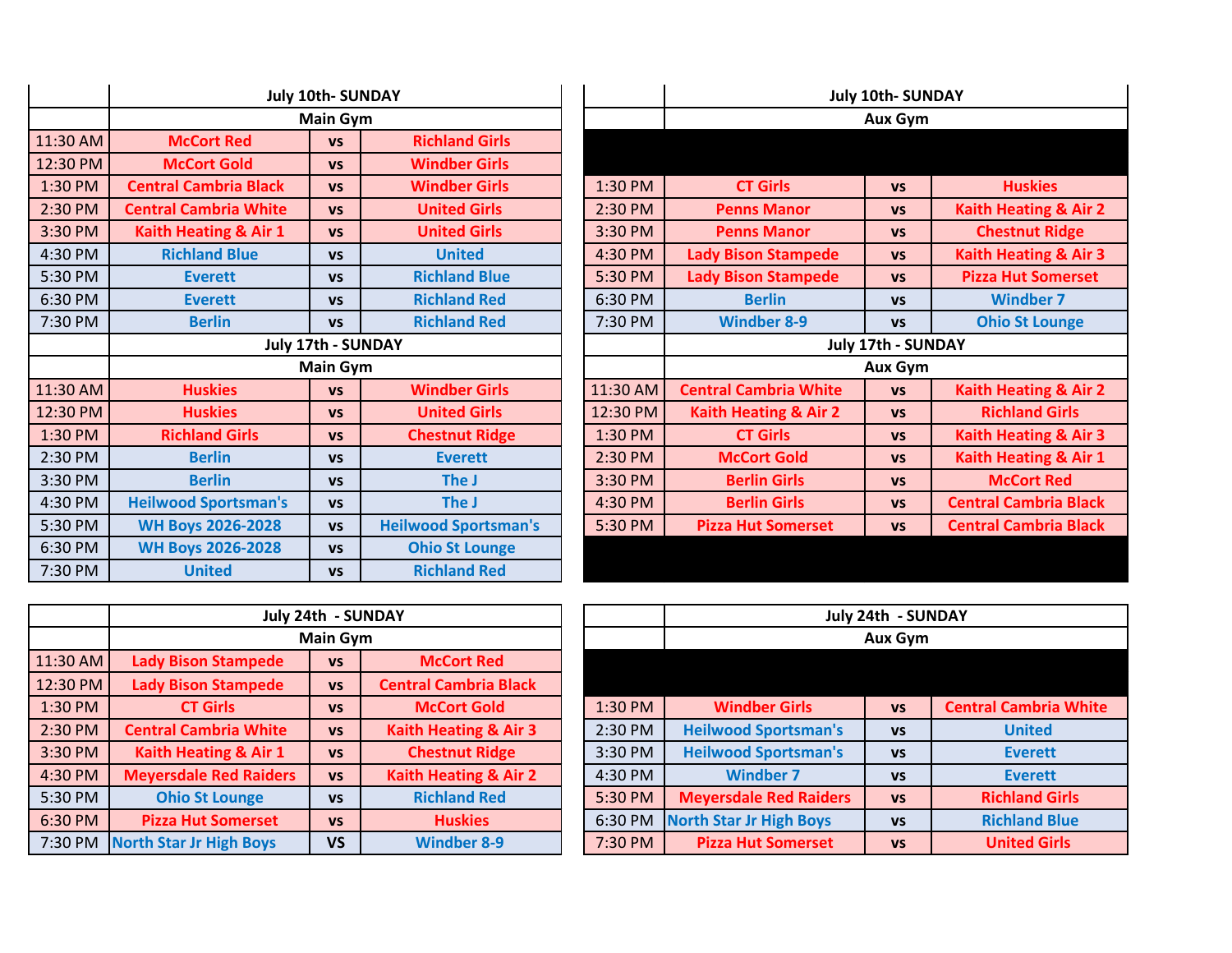|          | July 31st - SUNDAY               |                 |                                  | July 31st - SUNDAY |                            |           |                                  |
|----------|----------------------------------|-----------------|----------------------------------|--------------------|----------------------------|-----------|----------------------------------|
|          |                                  | <b>Main Gym</b> |                                  |                    | Aux Gym                    |           |                                  |
| 11:30 AM | <b>Central Cambria Black</b>     | <b>VS</b>       | <b>Huskies</b>                   | 11:30 AM           | <b>McCort Red</b>          | <b>VS</b> | <b>CT Girls</b>                  |
| 12:30 PM | <b>Chestnut Ridge</b>            | <b>VS</b>       | <b>CT Girls</b>                  | 12:30 PM           | <b>Penns Manor</b>         | <b>VS</b> | <b>McCort Gold</b>               |
| 1:30 PM  | <b>McCort Red</b>                | <b>VS</b>       | <b>Central Cambria White</b>     | 1:30 PM            | <b>Penns Manor</b>         | <b>VS</b> | <b>Richland Girls</b>            |
| 2:30 PM  | <b>Kaith Heating &amp; Air 3</b> | <b>VS</b>       | <b>Windber Girls</b>             |                    |                            |           |                                  |
| 3:30 PM  | <b>Berlin Girls</b>              | <b>VS</b>       | <b>United Girls</b>              | 3:30 PM            | Kaith Heating & Air 1      | <b>VS</b> | <b>Pizza Hut Somerset</b>        |
| 4:30 PM  | <b>Berlin</b>                    | <b>VS</b>       | <b>United</b>                    | 4:30 PM            | <b>Berlin Girls</b>        | <b>VS</b> | <b>Kaith Heating &amp; Air 2</b> |
| 5:30 PM  | <b>Windber 7</b>                 | <b>VS</b>       | <b>United</b>                    | 5:30 PM            | <b>Berlin</b>              | <b>VS</b> | <b>Heilwood Sportsman's</b>      |
| 6:30 PM  | <b>Heilwood Sportsman's</b>      | <b>VS</b>       | <b>Ohio St Lounge</b>            |                    |                            |           |                                  |
| 7:30 PM  | <b>Ohio St Lounge</b>            | <b>VS</b>       | <b>Richland Blue</b>             |                    |                            |           |                                  |
|          | Aug 7th                          |                 | - SUNDAY                         |                    | Aug 7th - SUNDAY           |           |                                  |
|          |                                  | <b>Main Gym</b> |                                  |                    | <b>Aux Gym</b>             |           |                                  |
| 11:30 AM | Kaith Heating & Air 1            | <b>VS</b>       | <b>Windber Girls</b>             | 11:30 AM           | The J                      | <b>VS</b> | <b>United</b>                    |
| 12:30 PM | <b>Lady Bison Stampede</b>       | <b>VS</b>       | Kaith Heating & Air 2            | 12:30 PM           | The J                      | <b>VS</b> | <b>Everett</b>                   |
| 1:30 PM  | <b>Pizza Hut Somerset</b>        | <b>VS</b>       | <b>Kaith Heating &amp; Air 3</b> | 1:30 PM            | <b>Lady Bison Stampede</b> | <b>VS</b> | <b>United Girls</b>              |
| 2:30 PM  | <b>Meyersdale Red Raiders</b>    | <b>VS</b>       | <b>CT Girls</b>                  | 2:30 PM            | <b>Windber 8-9</b>         | <b>VS</b> | <b>Richland Red</b>              |
| 3:30 PM  | <b>Meyersdale Red Raiders</b>    | <b>VS</b>       | <b>Central Cambria Black</b>     | 3:30 PM            | <b>WH Boys 2026-2028</b>   | <b>VS</b> | <b>Richland Red</b>              |
| 4:30 PM  | <b>Penns Manor</b>               | <b>VS</b>       | <b>Central Cambria White</b>     | 4:30 PM            | <b>WH Boys 2026-2028</b>   | <b>VS</b> | <b>Windber 8-9</b>               |
| 5:30 PM  | <b>Berlin Girls</b>              | <b>VS</b>       | <b>Penns Manor</b>               | 5:30 PM            | The J                      | <b>VS</b> | <b>Ohio St Lounge</b>            |
| 6:30 PM  | <b>Berlin Girls</b>              | <b>VS</b>       | <b>McCort Gold</b>               | 6:30 PM            | The J                      | <b>VS</b> | <b>Richland Blue</b>             |
| 7:30 PM  | <b>Chestnut Ridge</b>            | <b>VS</b>       | <b>McCort Red</b>                | 7:30 PM            | <b>Windber 7</b>           | <b>VS</b> | <b>Richland Blue</b>             |

|           |                              | July 31st - SUNDAY |                              |          |                       | July 31st - SUNDAY |                             |  |
|-----------|------------------------------|--------------------|------------------------------|----------|-----------------------|--------------------|-----------------------------|--|
|           | <b>Main Gym</b>              |                    |                              |          |                       | Aux Gym            |                             |  |
| $1:30$ AM | <b>Central Cambria Black</b> | <b>VS</b>          | <b>Huskies</b>               | 11:30 AM | <b>McCort Red</b>     | <b>VS</b>          | <b>CT Girls</b>             |  |
| 12:30 PM  | <b>Chestnut Ridge</b>        | <b>VS</b>          | <b>CT Girls</b>              | 12:30 PM | <b>Penns Manor</b>    | <b>VS</b>          | <b>McCort Gold</b>          |  |
| 1:30 PM   | <b>McCort Red</b>            | <b>VS</b>          | <b>Central Cambria White</b> | 1:30 PM  | <b>Penns Manor</b>    | <b>VS</b>          | <b>Richland Girls</b>       |  |
| 2:30 PM   | Kaith Heating & Air 3        | <b>VS</b>          | <b>Windber Girls</b>         |          |                       |                    |                             |  |
| 3:30 PM   | <b>Berlin Girls</b>          | <b>VS</b>          | <b>United Girls</b>          | 3:30 PM  | Kaith Heating & Air 1 | <b>VS</b>          | <b>Pizza Hut Somerset</b>   |  |
| 4:30 PM   | <b>Berlin</b>                | <b>VS</b>          | <b>United</b>                | 4:30 PM  | <b>Berlin Girls</b>   | <b>VS</b>          | Kaith Heating & Air 2       |  |
| 5:30 PM   | <b>Windber 7</b>             | <b>VS</b>          | <b>United</b>                | 5:30 PM  | <b>Berlin</b>         | <b>VS</b>          | <b>Heilwood Sportsman's</b> |  |
| 6:30 PM   | <b>Heilwood Sportsman's</b>  | <b>VS</b>          | <b>Ohio St Lounge</b>        |          |                       |                    |                             |  |
| 7:30 PM   | <b>Ohio St Lounge</b>        | <b>VS</b>          | <b>Richland Blue</b>         |          |                       |                    |                             |  |
|           | Aug 7th                      |                    | - SUNDAY                     |          | - SUNDAY<br>Aug 7th   |                    |                             |  |
|           |                              | <b>Main Gym</b>    |                              |          | Aux Gym               |                    |                             |  |
|           |                              |                    |                              |          |                       |                    |                             |  |

|          | <b>August 14th- SUNDAY</b> |
|----------|----------------------------|
|          | <b>Main Gym</b>            |
| 12:30 PM | Girls Semi - #1 vs #4      |
| 1:40 PM  | Girls Semi - #2 vs #3      |
| 2:50 PM  | <b>Girls Championship</b>  |
| 3:00 PM  | Boys Semi - #1 vs #4       |
| 4:10 PM  | Boys Semi - #2 vs #3       |
| 5:20 PM  | <b>Boys Championship</b>   |